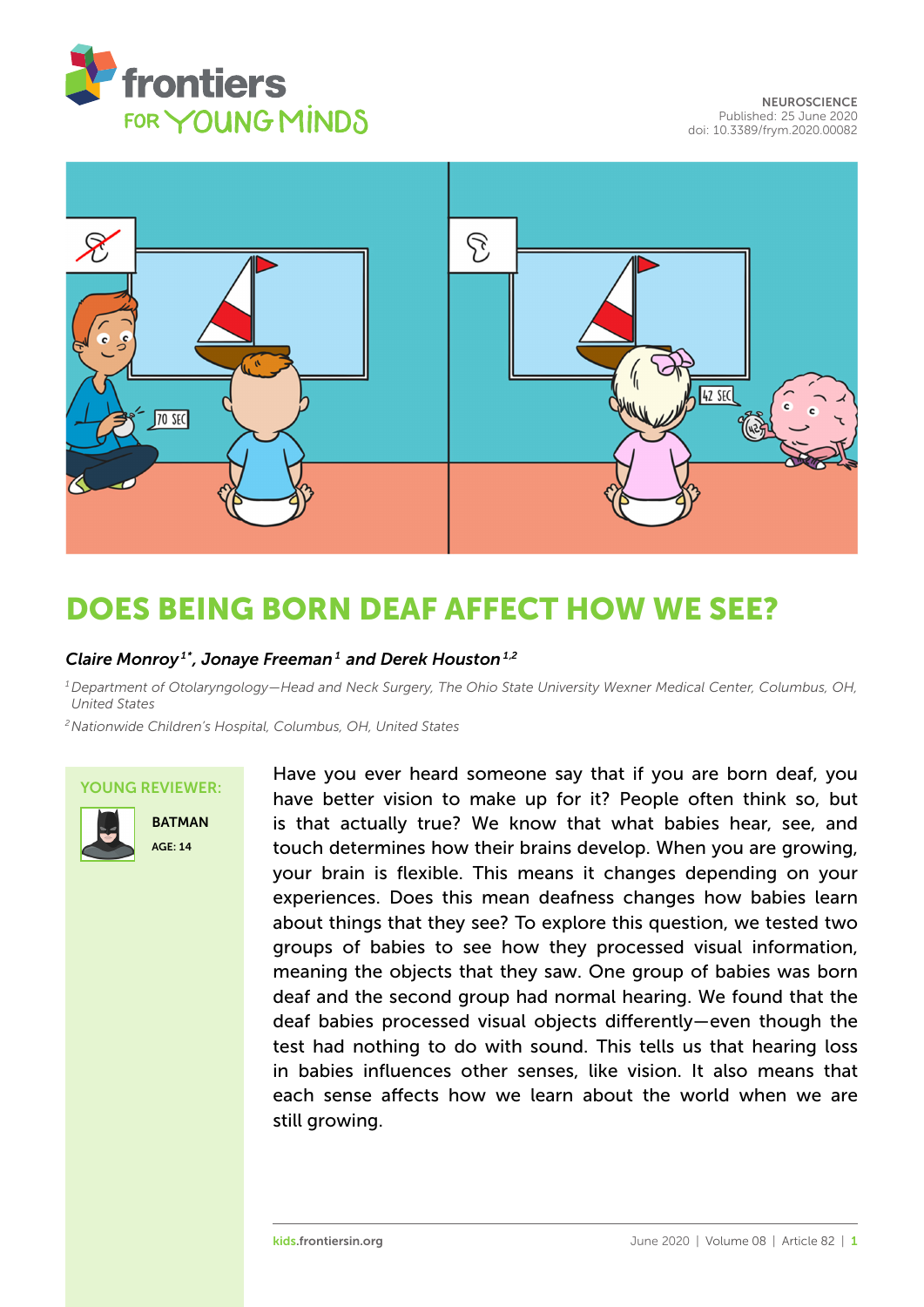# INTRODUCTION

Have you ever met someone who was deaf, or unable to hear well? There are many reasons that a person could be deaf or hard of hearing. Some illnesses or injuries can damage the ears and cause deafness, but sometimes deafness is congenital, meaning people are born that way.

If babies are born deaf or lose their hearing when they are little, it is difficult for them to learn how to talk. Sometimes, hearing loss can be an invisible condition. It can be very hard to tell when babies are deaf because they may look like nothing is wrong and act normally. A lot of times when babies are born deaf, their parents choose to have them get **cochlear implants**. A cochlear implant is a small device that is implanted into the baby's ear by a surgeon. Cochlear implants allow the deaf baby to hear sounds and learn how to speak.

cognition Science shows that hearing loss also affects cognitive skills (like thinking, learning, memory, or attention). Babies with hearing loss learn differently than babies who can hear. This is not because they are not smart or cannot do things other babies can do. It is because the world is different for them than it is for someone who can hear.

In our study, we wanted to know if being born deaf affects visual **processing**. Visual processing is the way our brains understand what VISUAL we see with our eyes. It is an important cognitive ability. By studying visual processing in deaf babies, we can learn more about how hearing loss affects how these babies learn and grow.

# WHAT DID WE DO?

HABITUATION To study visual processing, we used something called a **habituation** test. Habituation is a simple form of learning that comes from being exposed to something many times. When babies become habituated to something (like a toy), they lose interest in it. This means that their brains have processed all the information about that toy.

> For example, have you ever gotten a cool and exciting new toy? At first, you had a lot to learn about the toy. You probably played with it every day because it was so new and fun. But, after a while, maybe you began to get bored with it. That is because each time you played with it, your brain saved the information so there was less and less to learn about it. You became habituated to the toy, and you eventually lost interest and stopped playing with it.

> In our study, we showed each baby two colorful objects on a TV screen, in a quiet room with no distractions [\(Figure 1\)](#page-2-0). We showed them pictures—instead of cartoons or movies with sound—to make sure they were only using their vision to process the images. We

### **COCHLEAR** IMPLANT

A small, surgically implanted device that gives people with hearing loss a sense of hearing. However, it does not make their hearing perfectly clear.

Mental processes like learning, attention, memory, language, and reasoning–abilities that have to do with thinking.

# **PROCESSING**

The way our brains learn new information from what we see with our eyes.

When someone pays less attention to something after being exposed to it many times.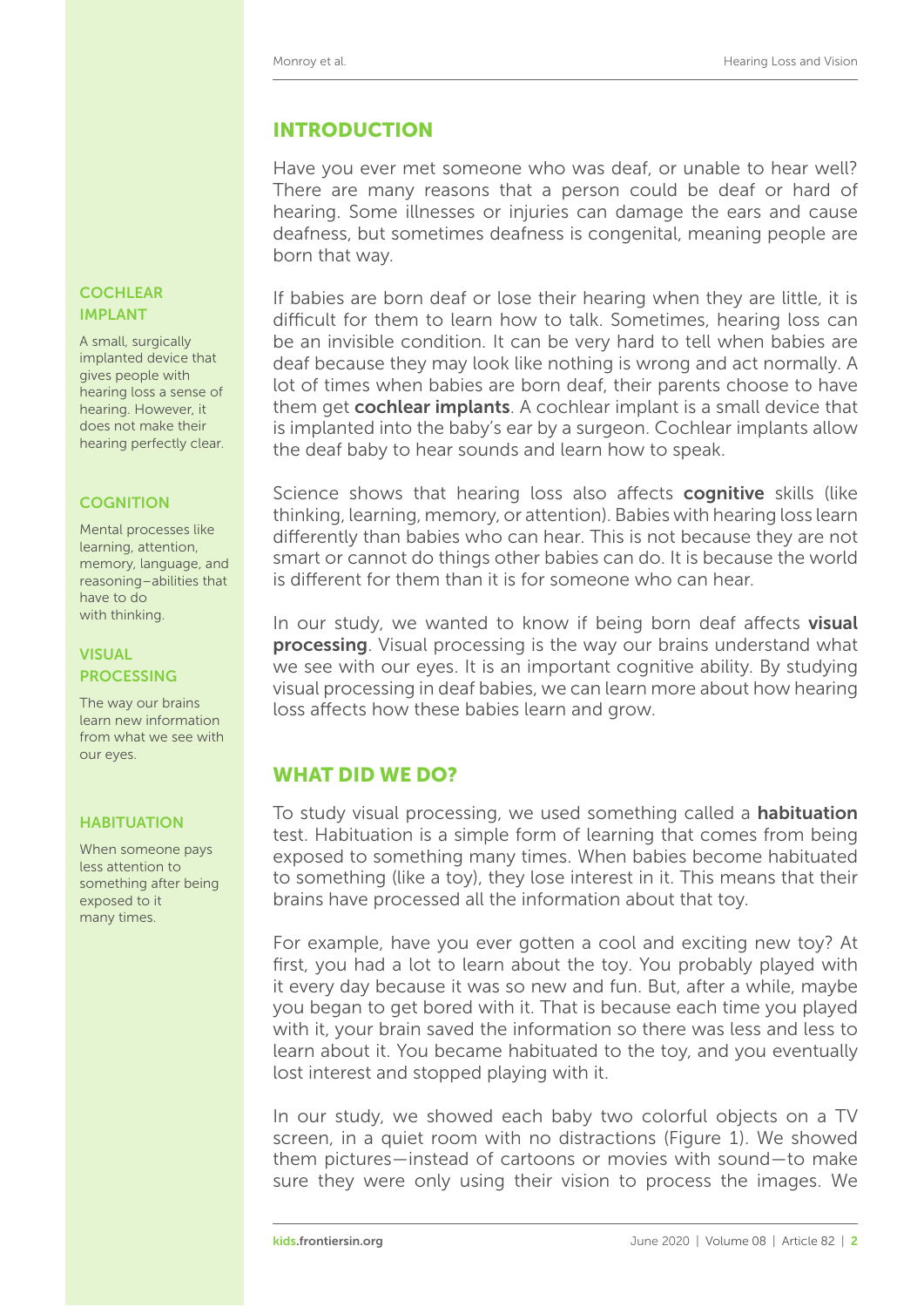### <span id="page-2-0"></span>Figure 1

Objects that we showed to the babies on a TV screen, to compare how long it would take deaf and hearing babies to habituate to the objects.



counted how many seconds it took them to look away from the objects. Looking away meant that they stopped paying attention. We showed the babies the objects on the screen repeatedly until they only looked at the objects for half the amount of time compared to the first time they were shown the objects. This meant that they lost interest and became habituated to the pictures. To compare deaf and hearing babies, we measured how long it took each group overall to habituate. Our hypothesis was that deaf and hearing babies would habituate to the toys at different times, because we believed that the two groups process visual information differently.

## WHAT DID WE FIND?

As we thought, the deaf and hearing babies did behave differently in our experiment. The deaf babies took longer to habituate to the pictures of colorful toys. On average, they looked at the toys for about 70 total seconds during the test. The hearing babies looked at the toys for about 42 total seconds [\(Figure 2\)](#page-3-0). We think this means the deaf babies took longer to process what they were seeing than the hearing babies.

You might be thinking—wait, what if the deaf babies are just more BASELINE interested in the objects? To check this, we compared their baseline looking times during the very first trial. Baseline means how long they looked at the toys the very first time they saw them. It is kind of like their starting point. If deaf babies had a longer baseline, it could mean they were just more curious about the objects. However, both deaf and hearing babies had a similar baseline, meaning the first time they looked the toys, both groups of babies looked for about the same amount of time. The only difference was that the deaf babies took longer to lose interest in the objects after they were shown the objects multiple times.

### WHAT DOES THIS MEAN?

Why did the deaf babies show slower habituation than the hearing babies? There are a few possible reasons. First, it could be that the deaf babies paid more attention because they were learning more

A starting point used for comparison. In our study, baseline means how long babies look at a new object the first time they see it.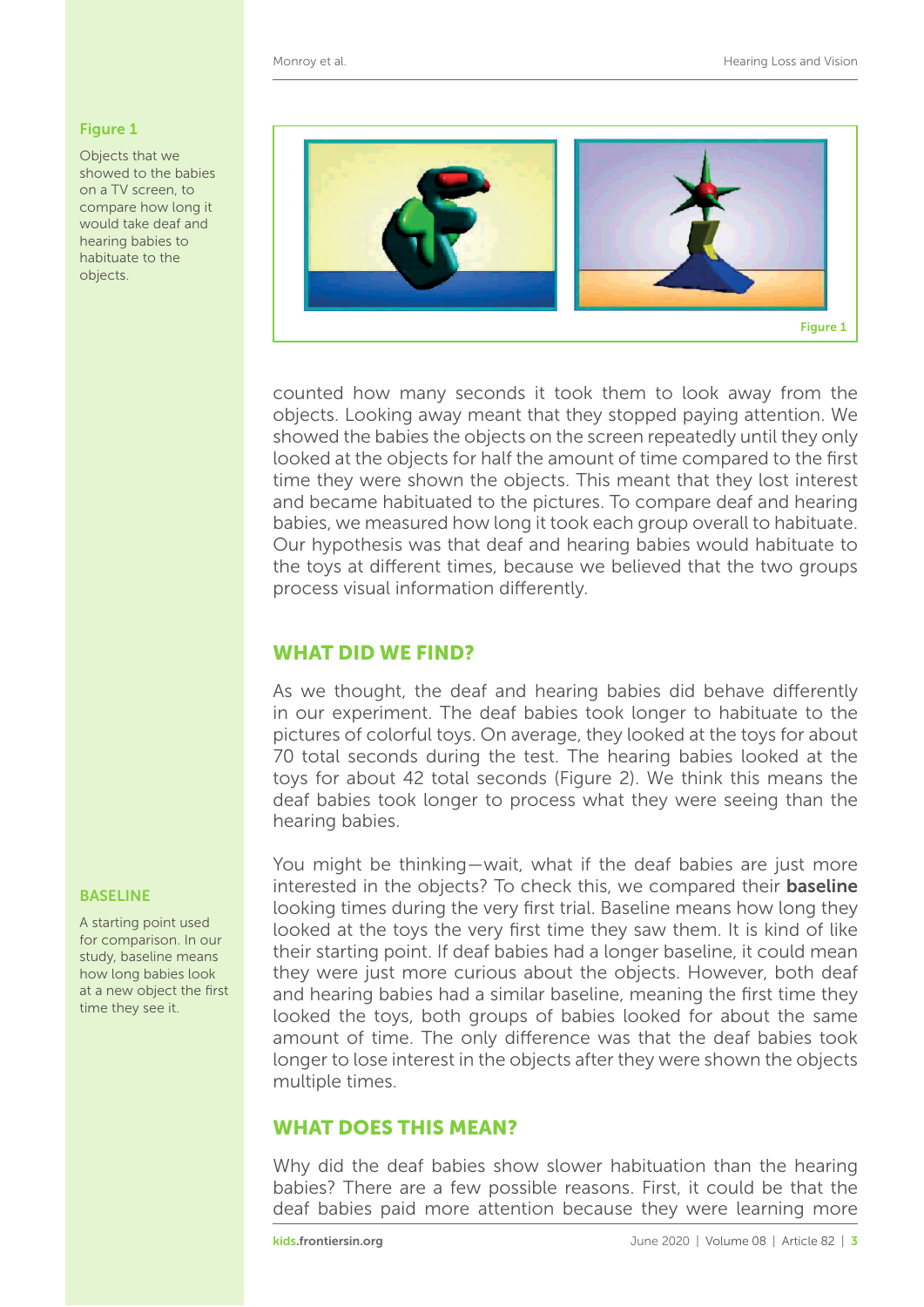### <span id="page-3-0"></span>Figure 2

The two stopwatches illustrate that, in our experiment, the deaf babies (left) took longer to lose interest in the objects pictured on the screen than the hearing babies did. This means that visual processing is different in deaf babies compared to hearing babies.



about the toys. They could have been noticing more details than the hearing babies. Or they might remember more about the toys later. Some scientists believe that deaf children need to rely on vision more heavily, since they cannot hear things around them [\[1\]](#page-4-0). This reliance on vision could change how their visual processing develops.

Another possible reason that deaf babies might have habituated more slowly is that their brain development could be a little less efficient. This might be because they were not able to hear sounds from birth. Some scientists think that hearing sounds is important for our brains to develop certain cognitive skills [\[2\]](#page-4-1). They think this could be why some deaf children struggle more with things like memory and attention.

A third possible reason for the slower habituation seen in our experiment could be that the deaf babies did not get to hear any language from birth. Deaf babies do not get to start learning language until later than hearing babies, and learning language is harder for them [\[3\]](#page-4-2). Language has a huge influence on our brain development. So, if we do not get to hear language as babies, this might have a negative effect on how we learn and grow. Remember how we talked about cochlear implants earlier? This is one reason why many parents want their babies to get cochlear implants. Cochlear implants allow the babies to start hearing sounds and learning spoken language. Other families help their babies to learn language by using sign language early in the babies' development.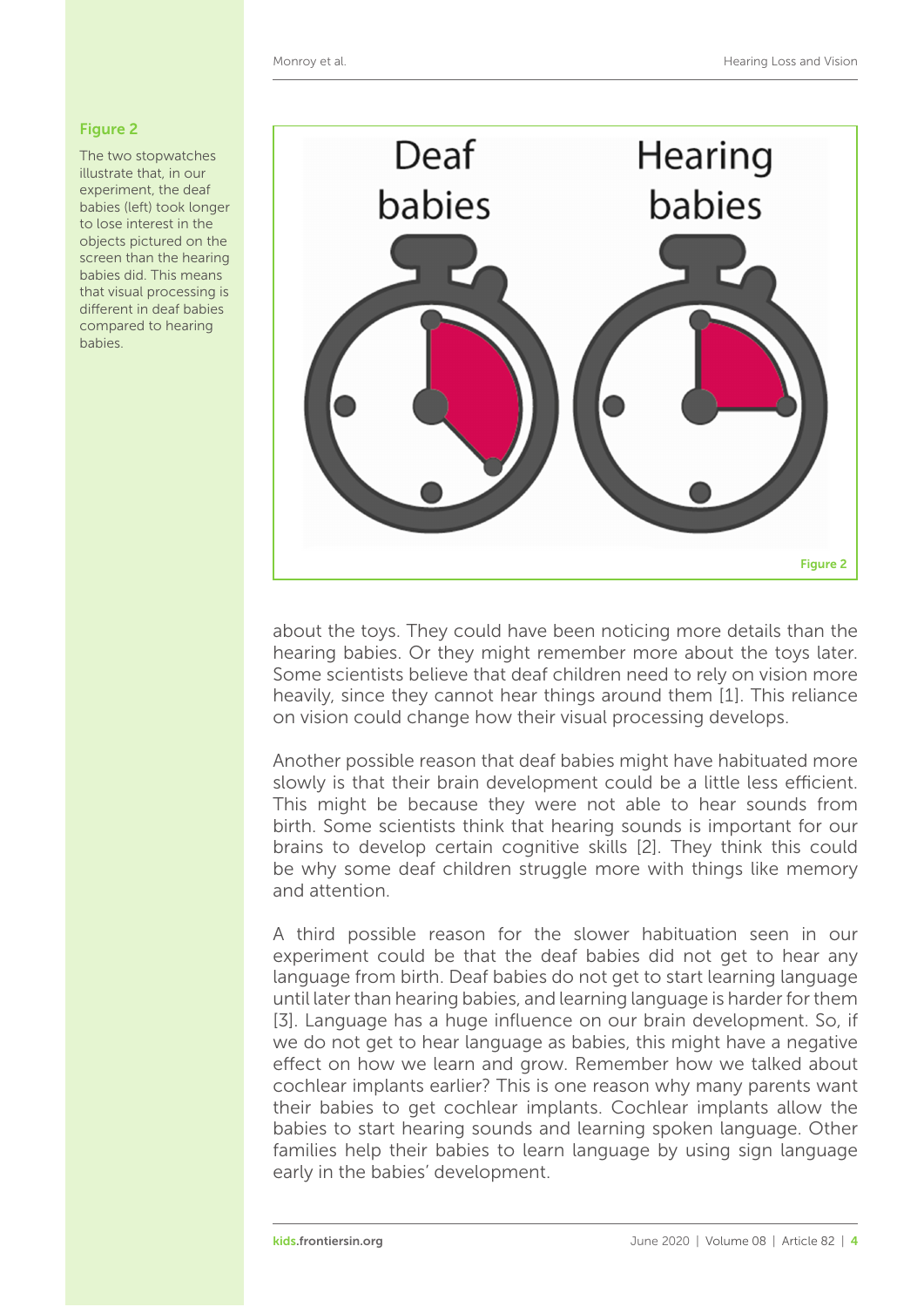## **CONCLUSION**

So, now we know there are differences in the way deaf and hearing babies use their vision. Now we need to do lots more work to understand why! Our study shows that deafness affects important cognitive abilities in babies—not just the cognitive abilities involved in hearing sounds. It also shows how the brain is connected with the senses in complex and interesting ways. When one sense is missing or impaired, this affects how we think, learn, and communicate. In the future, we plan to do more research to learn about the unique and special ways that deaf babies and children see the world.

## ORIGINAL SOURCE ARTICLE

Monroy, C., Shafto, C., Castellanos, I., Bergeson, T., and Houston, D. 2019. Visual habituation in deaf and hearing infants. *PLoS ONE* 14: e0209265. doi: [10.1371/journal.pone.0209265](https://doi.org/10.1371/journal.pone.0209265)

# REFERENCES

- <span id="page-4-0"></span>1. Smith, L. B., Quittner, A. L., Osberger, M. J., and Miyamoto, R. 1998. Audition and visual attention: the developmental trajectory in deaf and hearing populations. *Dev. Psychol.* 34:840–50. doi: [10.1037/0012-1649.34.5.840](https://doi.org/10.1037/0012-1649.34.5.840)
- <span id="page-4-1"></span>2. Conway, C., Pisoni, D. B., and Kronenberger, W. G. 2009. The importance of sound for cognitive sequencing abilities: the auditory scaffolding hypothesis. *Curr. Dir. Psychol. Sci.* 18:275–9. doi: [10.1111/j.1467-8721.2009.01651.x](https://doi.org/10.1111/j.1467-8721.2009.01651.x)
- <span id="page-4-2"></span>3. Hall, M. L., Eigsti, I. M., Bortfeld, H., and Lillo-Martin, D. 2017. Auditory access, language access, and implicit sequence learning in deaf children. *Dev. Sci.* 21:e12575. doi: [10.1111/desc.12575](https://doi.org/10.1111/desc.12575)

SUBMITTED: 13 February 2020; ACCEPTED: 25 May 2020; PUBLISHED ONLINE: 25 June 2020.

EDITED BY: [Eilidh Cage,](https://loop.frontiersin.org/people/609620) University of Stirling, United Kingdom

CITATION: Monroy C, Freeman J and Houston D (2020) Does Being Born Deaf Affect How We See? Front. Young Minds 8:82. doi: [10.3389/frym.2020.00082](https://doi.org/10.3389/frym.2020.00082)

CONFLICT OF INTEREST: The authors declare that the research was conducted in the absence of any commercial or financial relationships that could be construed as a potential conflict of interest.

COPYRIGHT © 2020 Monroy, Freeman and Houston. This is an open-access article distributed under the terms of the [Creative Commons Attribution License \(CC BY\).](https://creativecommons.org/licenses/by/4.0/) The use, distribution or reproduction in other forums is permitted, provided the original author(s) and the copyright owner(s) are credited and that the original publication in this journal is cited, in accordance with accepted academic practice.